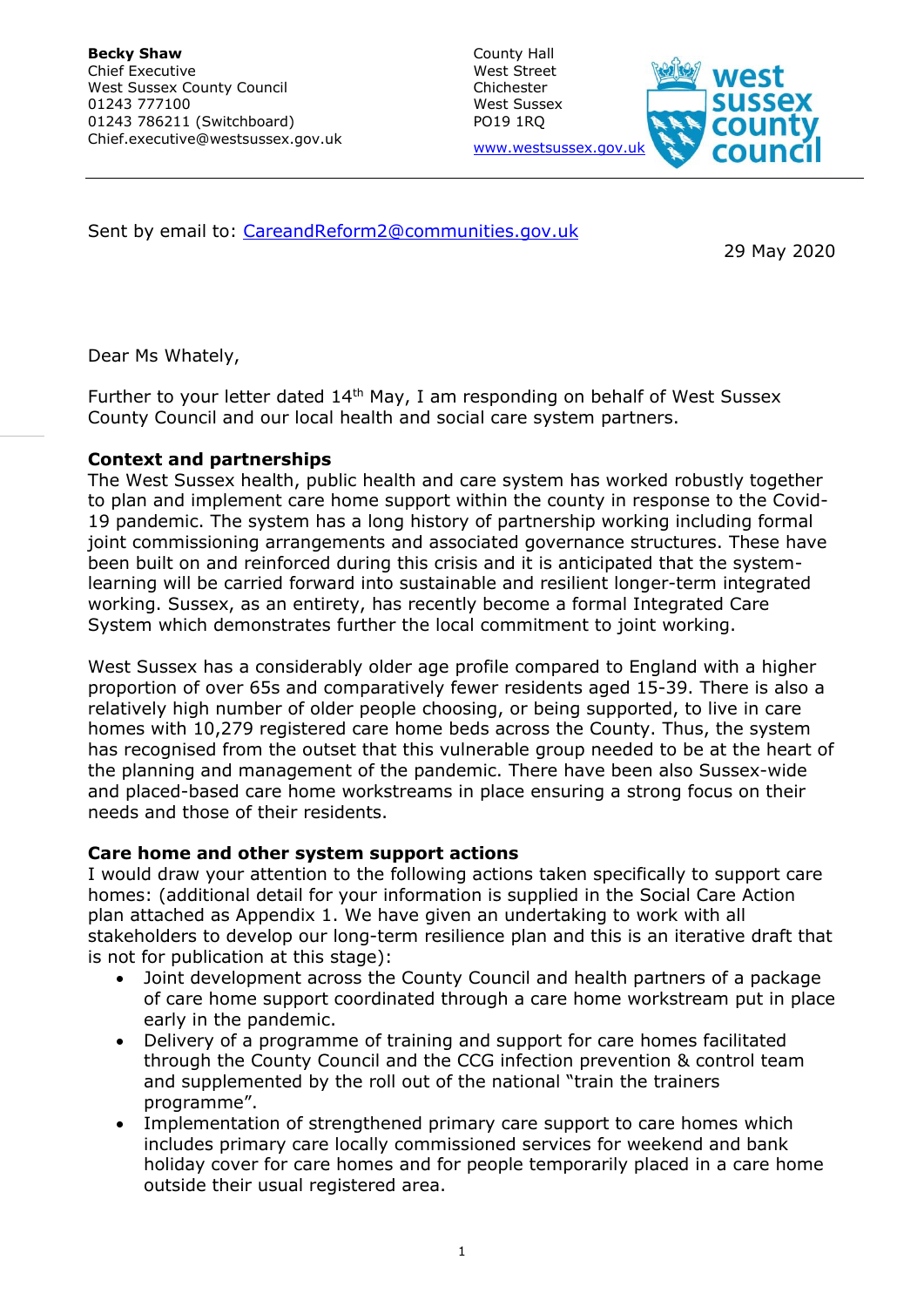- A named clinical lead and nominated nurses for each care home and working towards implementation of the multi-disciplinary team weekly review process and medicines management support.
- Regular and detailed communication with care providers including virtual provider forums, at both a County and Sussex-wide level and a daily provider newsletter that consolidates key guidance, information and processes related to Covid-19. Recognising the specific pressure in the market for providers of nursing and care homes working with those with dementia; a specific forum was held to promote understanding of the multi-agency offer of support for dementia and to further enhance our understanding of providers' concerns.
- Ensuring all care homes, including those for people with mental health needs or learning/physical disabilities, are included in all support and initiatives.
- Regular and frequent reminders to the market of the importance of registering on and updating the NECS tracker.
- Rapid implementation of a multi-agency hospital discharge team and process, including for reviews, to ensure immediate and onward placements are safe and meet people's needs.
- Creation of a placement finding team to support both hospital and community care home admissions.
- 7-day working across the placement team and social work, supported by on call commissioning and contracting capacity.
- The development of an integrated incident management system to identify and respond to specific care home needs and issues working collaboratively with Public Health, the CCG, health providers and the wider council including the Resilience and Emergencies Team.
- A multi-agency provider response team is being developed involving the CCG quality team, WSCC contracts and commissioning, Public Health and health care providers including an online provider zone where Covid-19 information and guidance for care homes is in one easy-to-access place.
- Iterative and rapid changes to testing pathways as guidance and good practice emerges. Twice weekly multi-agency prioritisation forum working closely with the Director of Public Health and her team including ensuring access to testing.
- Emergency PPE delivery as a provider of last resort.
- Integrating Continuing Health Care (CHC) staff into the joint placement finding team of the discharge hubs means there have been no delays and an improved rapid discharge process for fast-track end-of-life patients.
- Robust emergency planning (demonstrable example during Covid-19 by a care home fire) which is slick and effective – this is being reviewed to ensure that any further good practice evidence can be added, shared, and any lessons learned.
- The number of deaths in care homes is being closely monitored, not only to offer practical and emotional support but also to identify where a care home's business resilience may be impacted by an increasing number of vacancies. Commissioners are working with some of these homes to offer block bookings to support financial stability. Both a proactive and reactive approach is being taken and providers have been offered the opportunity to come forward if they have serious financial stability concerns. Following the award of the fees and charges uplift for 20-21 a contingency fund has been kept aside to respond to providers where they are potentially at significant risk of insolvency.
- A package of financial support to care homes the County Council has agreed to pay a 20% uplift to domiciliary care providers and a 10% uplift to other care providers on Council funded care, initially for a period of 3 months in order to provide financial support and to maintain the resilience of the market. The detail of this has been published in provider newsletters and will be on the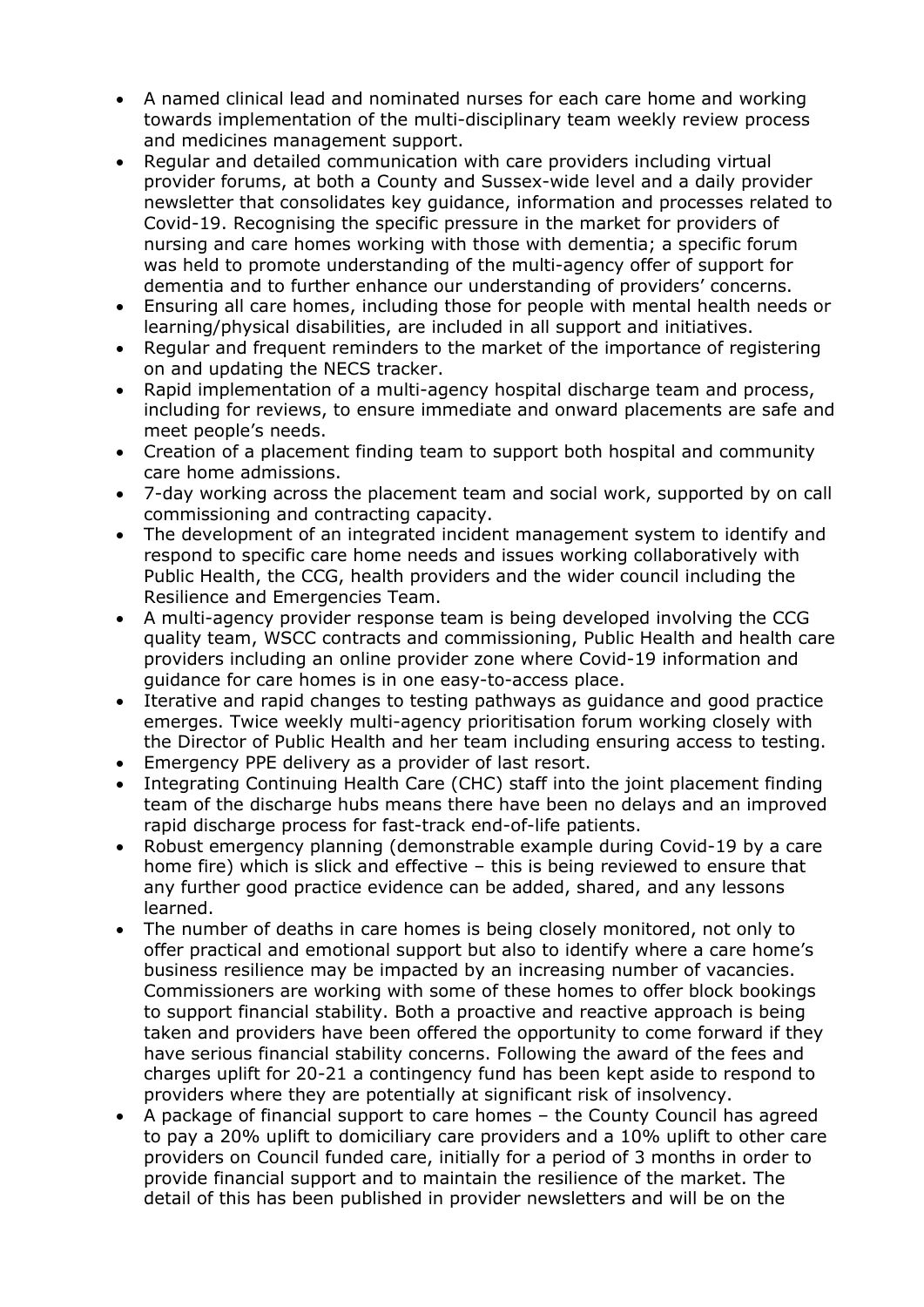Council website. Up-front payments have been made to day centres for people with learning disabilities and payments to providers are being made upon receipt of invoices in order to ensure cash flow remains fluid.

• The County Council's share of the £600m Infection Control Fund is £13.4m. We will distribute 75% of this directly to care homes based on £975 per CQC registered bed. As a system we are considering the best use of the remaining 25% and a range of options to support infection control are being evaluated.

### **Market position and relationships**

One of the challenges faced in working with the market is the multiplicity of care settings in the county and the fact that of the total number of available beds circa 34% are funded by the Council, compared with 54% paid for by people funding their own care, 11% other local authorities and circa 1% by Health (in addition the CCG, via DHSC monies, pay the Funded Nursing Care element for people with eligible nursing needs).

It would be beneficial if the shared funding arrangements between CHC and County Councils could be simplified, and we would be interested in the Government's willingness to enable the Trusted Assessor model to be implemented fully.

Even though we have always had regular ongoing contact with our care home market, our relationships have tended to be rather more transactional than built on a partnership approach to meeting positive outcomes for residents. This is in part due to the need to work with a large number of individual providers and homes rather than via any overarching Trade Association or consortium of providers. West Sussex Partners in Care is the only local care association in the County and their support and advice to the sector and facilitation of webinars to cascade to, and gather information from, care providers is very valuable. We know we need to create a more mature dialogue with our providers and are actively considering, together with the market and our other health and care partners, the best means of achieving this.

There is a clear structure in place to ensure effective oversight and monitoring of key local data and the state of the local market and to escalate and de-escalate any issues. This flows through from WSCC internal operational meetings through multiagency county-wide calls and on to ICS-level gold structures where all partners are represented. This enables a flow of information up, down and across the system. Like all upper-tier large rural authorities, the landscape is complex and there are challenges inherent with working with a large number of care home providers across the County and managing issues at the boundaries particularly given the acute hospital footprints within and adjacent to the County. The development of the Sussex ICS supports the cross-county working and integration between partners and it is anticipated that there will be more opportunity for smoother processes across administrative county borders.

The oversight of the market is dependent on the knowledge of it and the relationships with providers. A daily care market SITREP has been introduced which captures data across all customer groups in West Sussex including confirmed cases of Covid-19, restrictions on any particular service as well as bed capacity. Our Care and Business Support team follow up by telephone on all notifications of new outbreaks in homes to offer further support where required and the SITREP supports the wider system in understanding pressure points including the need to commission additional beds, negotiate block contracts, and work with NHS community providers to provide temporary workforce capacity. We will also work with care homes to support their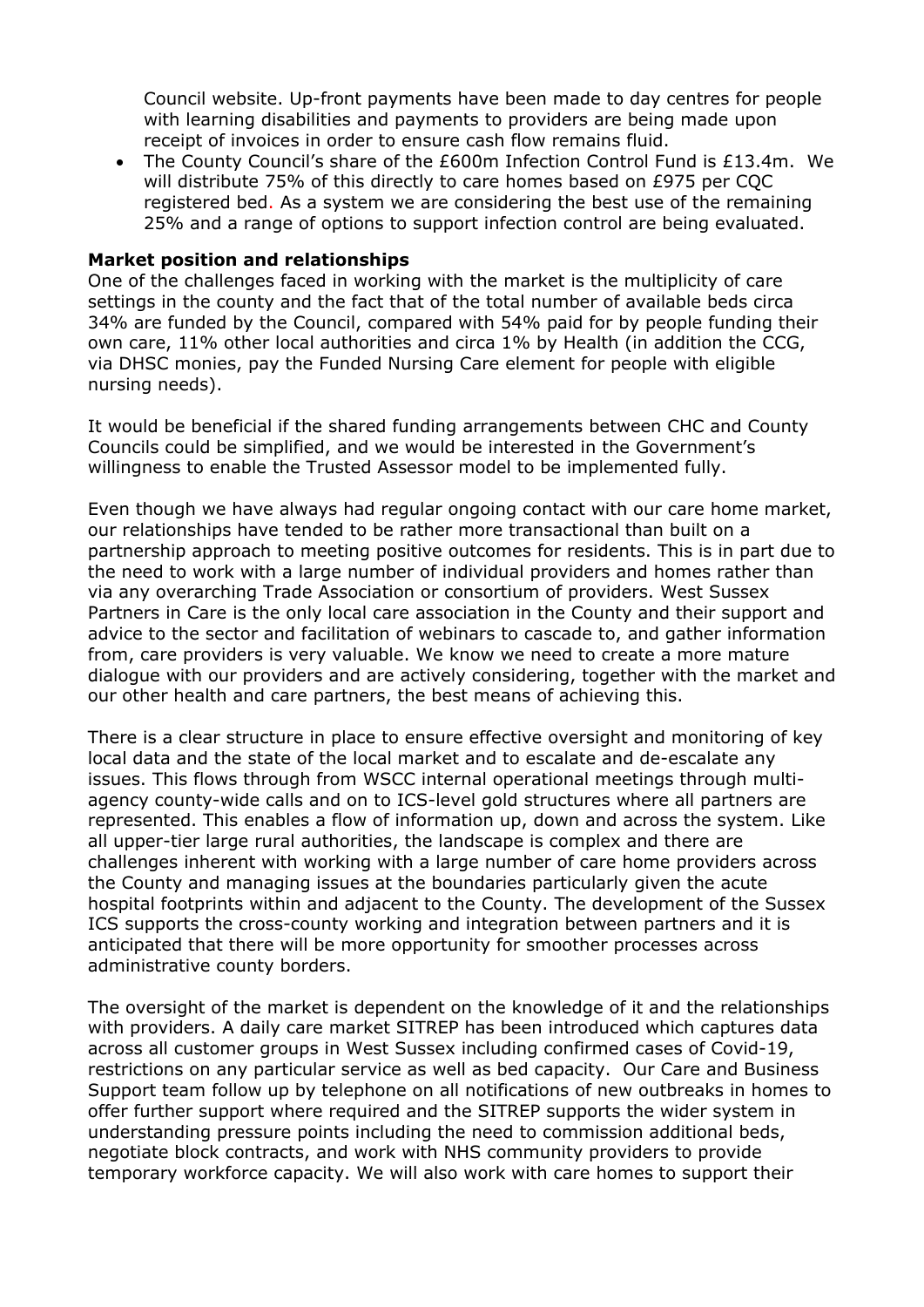existing residents through guidance and training and to have more confidence to take admissions where appropriate.

The Proud to Care team are working alongside the Care and Business Support Team (CABS) to assist with workforce issues in the market including active support at recruitment fairs and with social media messaging about the importance and value of staff in the care sector. More recently they have supported providers to recruit on a match basis, increased recruitment activity due to attracting furloughed workers, and are currently shaping an offer to support providers with 'distance recruitment' and considering key ways to use agency staff safely (where there is no other option). Additional support would be helpful around working with employment agencies so they can understand and develop an approach that supports deployments to a single service (rather than working across multiple care services) so as to minimise risk of transmission as well as promoting care work as a positive career choice at a regional and national level.

Due to the restrictions on accessing people in care homes we are concerned that the usual opportunities for on-site face to face quality monitoring and assurance have been limited and therefore any observations of safe practice and reviews of safeguarding measures have reduced. Whilst there have been strong links between professionals and organisations who are in contact with homes, there has been a reduction in safeguarding referrals from care homes. This needs some further proactive investigation and follow up as we are concerned that this could not only represent an emerging backlog of safeguarding investigations but also of the potential impact on individuals. We do not consider ourselves to be unique in this and are keen to learn from any good practice examples about maintaining quality and safeguarding assurance during the pandemic. Planning is in place to enable the safe reintroduction of Healthwatch Enter and View visits and we will work with the CQC as they begin inspections to respond to any concerns identified. We are necessarily reviewing our Provider Concerns model to ensure it can respond to either a second wave of Covid-19 infections or any future similar incident. We have specifically strengthened our existing multi-agency surveillance and response arrangements with a twice weekly "Care Home Incident Management Team" which draws on a range of data about care home pressures including the Capacity Tracker, CQC data and clinical risk intelligence from providers to assess risk and prioritise homes for training, testing, additional support, or where necessary urgent intervention.

#### **Alternative and additional accommodation and care capacity**

In order to support the reduction of infections in care homes, the County Council in collaboration with the CCG, has also considered several options for other accommodation including the use of hotels, and the potential block booking of beds for WSCC eligible service users. Additional capacity to isolate people tested positive for Covid-19 and prevent the spread of the virus in care homes has been sourced with a care home providing 5 beds for specifically Covid-19 positive people and an admission zone for those whose results are unknown but may be at risk of being positive. This is separate from the main home and staff are only working in specific units to avoid any risk of cross infection. Community hospital beds are also being utilised for people to be cared for safely and to isolate for the required period. A remaining and complex challenge is supporting people with complex needs who find compliance with self-isolation difficult and require high levels of support to manage them safely. This includes, but is not confined to, people with complex dementia, acquired brain injury and complex disabilities. We continue to work with the care home provider market and our NHS providers to seek solutions but would value additional support and sharing of best practice in managing this complexity of need.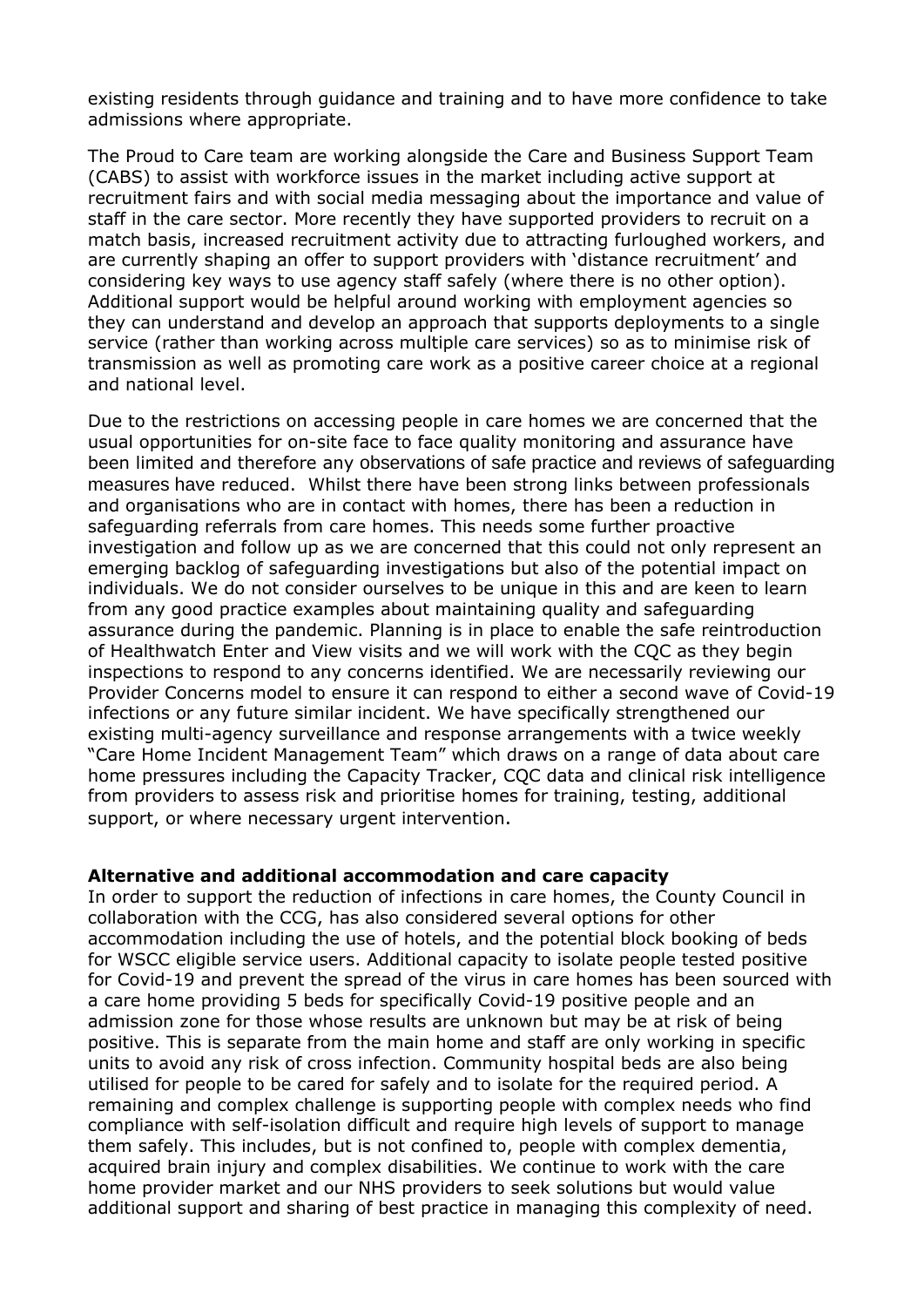West Sussex is both working to co-ordinate and support returning clinical staff into care homes and responding where and when care homes request help. For example, if a care home has clinical staff either off sick or isolating and the home has exhausted all usual means of cover, Sussex Community NHS Foundation Trust, a local community provider, can supply that essential clinical cover for up to 48 hours while arrangements are made for a longer-term solution.

Alongside this bed-based additional capacity, extra domiciliary care rounds have been commissioned, as has more therapy input into the Homefirst offer. To support mental health hospital discharges, the innovative discharge to assess (D2A) model has been extended in collaboration with community and voluntary sector (CVS) providers, the local mental health trust and our housing partners. The learning from the mental health D2A model is being shared with the Sussex system and it is planned to explore further the opportunities to scale this up at some pace.

#### **Impact of actions**

By having and maintaining a detailed understanding of the market, the system is able to see and understand pressures early and track quantitative and qualitative evidence of the impact of the actions taken to support care homes.

A number of providers have given positive feedback about the support they receive from the system and are actively making contact and seeking support. The market in West Sussex is a mixed one and there are different pressures faced by providers depending on their size, whether they are part of a large umbrella organisation or a small single provider as well as their quality and stability going into the crisis. It has not always been easy to differentiate the support offer depending on the nature of the provider and some smaller providers have felt they needed more specific support. This feedback is being listened to and is reflected in the attached plan.

The changing and complex guidance on testing has significantly impacted care homes who have, understandably, wished to take a cautious approach to admissions without test results. The delay in results returning and challenges of seeking testing have at times meant a delay in admissions which may impact the commercial viability of the home by leaving vacancies or can lead to very inflated prices being agreed on an individual basis. Given the County Council's position within the market as a minority purchaser it has been difficult to maintain rates near to their usual level and this is impacting on the Council's budget. It would be helpful to understand the Government's intentions in supporting commissioning bodies including CCGs and Councils to secure best and effective rates with the market which are sustainable for all parties. It would also be helpful to understand how the Government will support care homes solely or predominantly funded independently of the Council, to ensure their sustainability and minimise faster depletion of self-funders assets (both of which would also impact on the Council).

In addition, there are emerging challenges with admissions from the community, particularly in an emergency situation where care homes are anxious to have had a test result before accepting anyone. Whilst we have been able to resolve testing pathways, the pace of results makes rapid admission difficult, placing pressure on both families and other community services. Additional advice and guidance to support community to care home pathways would be appreciated, particularly as we see increasing carer breakdown that has been, in some instances, masked during the initial Covid-19 period.

Our care home providers are also telling us that they have real worries about risks of litigation and judicial review given that guidance is not always timely and consistent.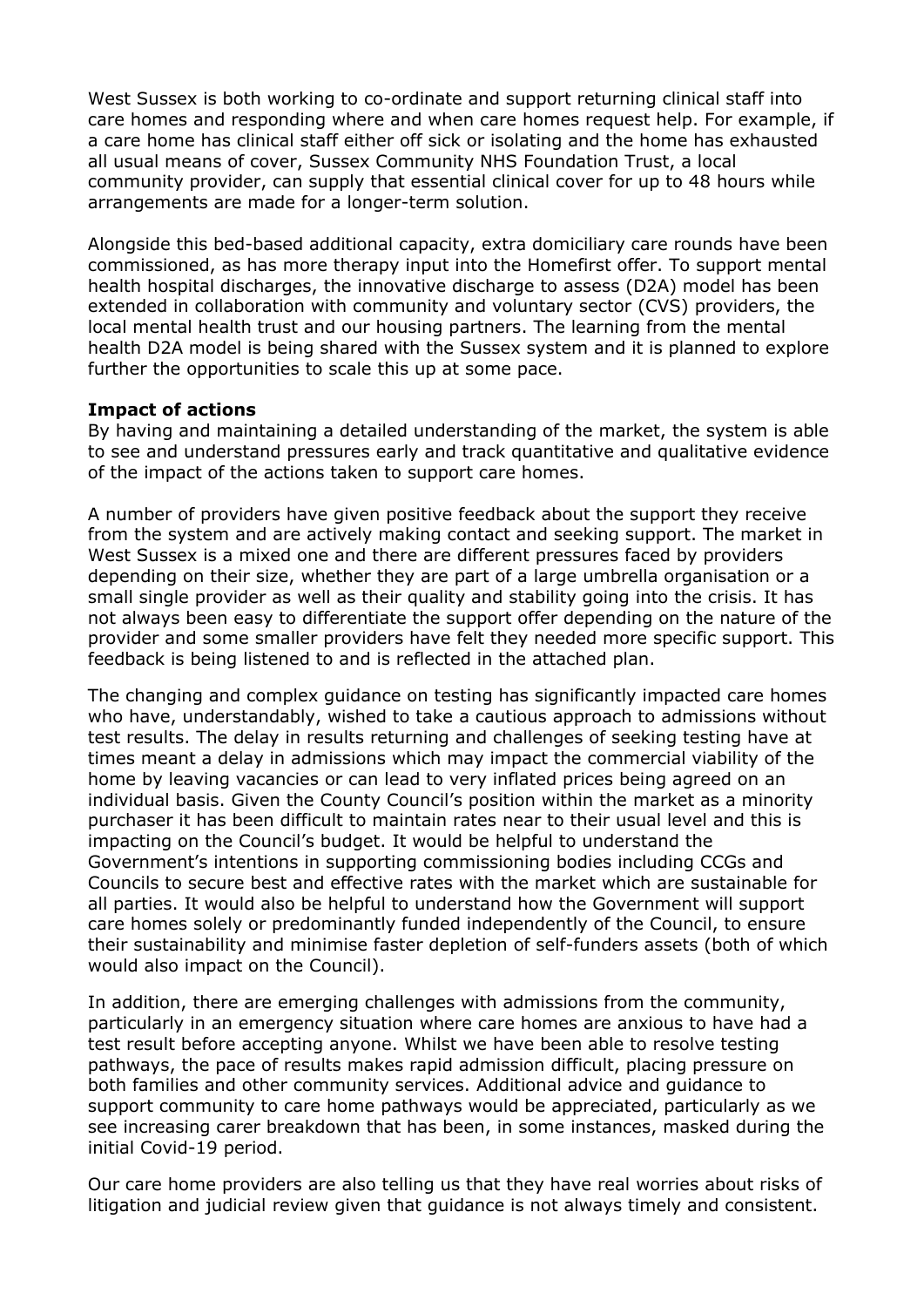We are keen you are aware of these concerns and seek your support in reassuring them. They are also saying they are worried about managing a second wave of infection and that support is likely to be needed over an extended period should this occur.

Quantitively we are starting to see a decline in the reported care home deaths. In the week ending 24<sup>th</sup> April there were 61 recorded deaths whilst in the week ending 8<sup>th</sup> May there were 24<sup>1</sup>.

Similarly, the number of care homes reporting outbreaks of Covid-19 increased through March to around 20 homes per week but this reduced to 15 a week through the end of

April and early May and in the week commencing 11/05/2020 there were only 4 homes with reported outbreaks.<sup>2</sup>

## **Stakeholder engagement and future plans**

In defining and refining our plan we have actively sought feedback from elected members, key providers, Health and Wellbeing Board partners including the community and voluntary sector (as advocates for older people) and Healthwatch. We recognise their feedback about the importance of securing financial stability and sustainability and will continue to work with them.

We consider we know and understand the system challenges locally and are confident in our ability to recognise our collective strengths and areas for development and act on them. The system has been agile and responsive and been able to take decisions quickly both as individual organisations and collectively in order to keep pace with rapidly changing demands. We are a system that is honest with itself and willing to be open with partners about resources and support needed to be the best we can for our residents. We actively reflect and learn and are prepared to change direction and unafraid to recognise where we could have acted differently. This puts us on solid ground for working together now and into the future.

We have received the guidance on the conditions for the Infection Control Fund and are reviewing these so we can ensure this support is passported quickly to providers who are keen to receive it. There is feedback from providers reflecting anxiety about the multiple conditions and they are clear that some flexibility is needed about how the funds can be spent and the timeframes so that the providers can respond appropriately and with the appropriate quality of response. It would be helpful if guidance on this and other matters could be provided in as timely a way as possible to support us to plan effectively, taking account of the intense pressures currently being experienced in the care home market and Council services.

As we focus on the short, medium- and long-term future, we are taking the opportunity to reflect in detail on what we have experienced and learnt during the

 $1$  ONS data of deaths registered up until 15th May by place of death, Care Home and cause of death, COVID-19

 $2$  The care home data referenced as PHE Care Home data weekly updates 21st May [\(https://www.gov.uk/government/statistical-data-sets/covid-19-number-of](https://www.gov.uk/government/statistical-data-sets/covid-19-number-of-outbreaks-in-care-homes-management-information)[outbreaks-in-care-homes-management-information\)](https://www.gov.uk/government/statistical-data-sets/covid-19-number-of-outbreaks-in-care-homes-management-information)